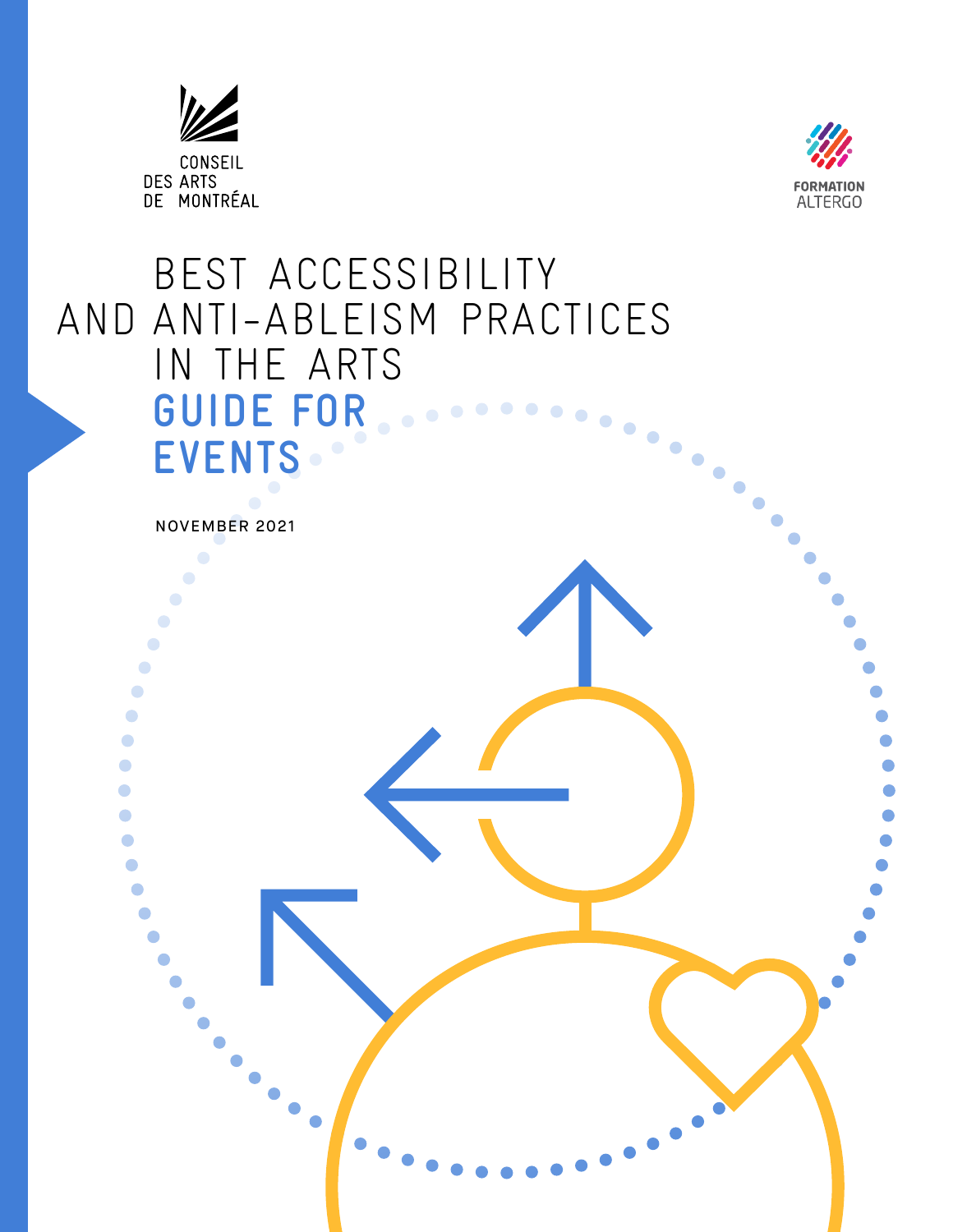### **EVENT ACCESSIBILITY**

Ensuring an event is accessible requires planning before, during and after the event.

## **UNIVERSAL ACCESSIBILITY (UA) INSTINCT**

#### **WHAT IS IT?**

Think of…

- $\rightarrow$  All aspects of the person. They are a member of the public, just like employees and artists
- $\rightarrow$  The four pillars of universal accessibility:
	- architecture and urban planning;
	- programs, services and jobs;
	- communications;
	- awareness and training.
- $\rightarrow$  Participation, autonomy and safety
- $\rightarrow$  Each person's path of travel

#### **UA INSTINCT - HOW?**

Think about UA elements at the beginning of the project:

- → research
- → consult
- $\rightarrow$  inquire

Involve:

- → partners
- $\rightarrow$  organizations
- $\rightarrow$  people with disabilities

#### **WHY MAKE AN EVENT ACCESSIBLE?**

- $\rightarrow$  Generate pride
- → Stand out
- → Improve everyone's experience
- $\rightarrow$  Comply with the Charter of Rights and Freedoms
- $\rightarrow$  Promote and contribute to inclusion

#### **UA INSTINCT - FOLLOW-UP**

- $\rightarrow$  Evaluate often and at every stage
- $\rightarrow$  Be vigilant



This guide is based on the resources, tools and materials developed by Formation AlterGo. For more information on universal accessibility or to learn more about the training, support services and resources offered by AlterGo and Formation AlterGo, click here to visit their website. Please note, that at this time, the AlterGo website and resources are available in French only.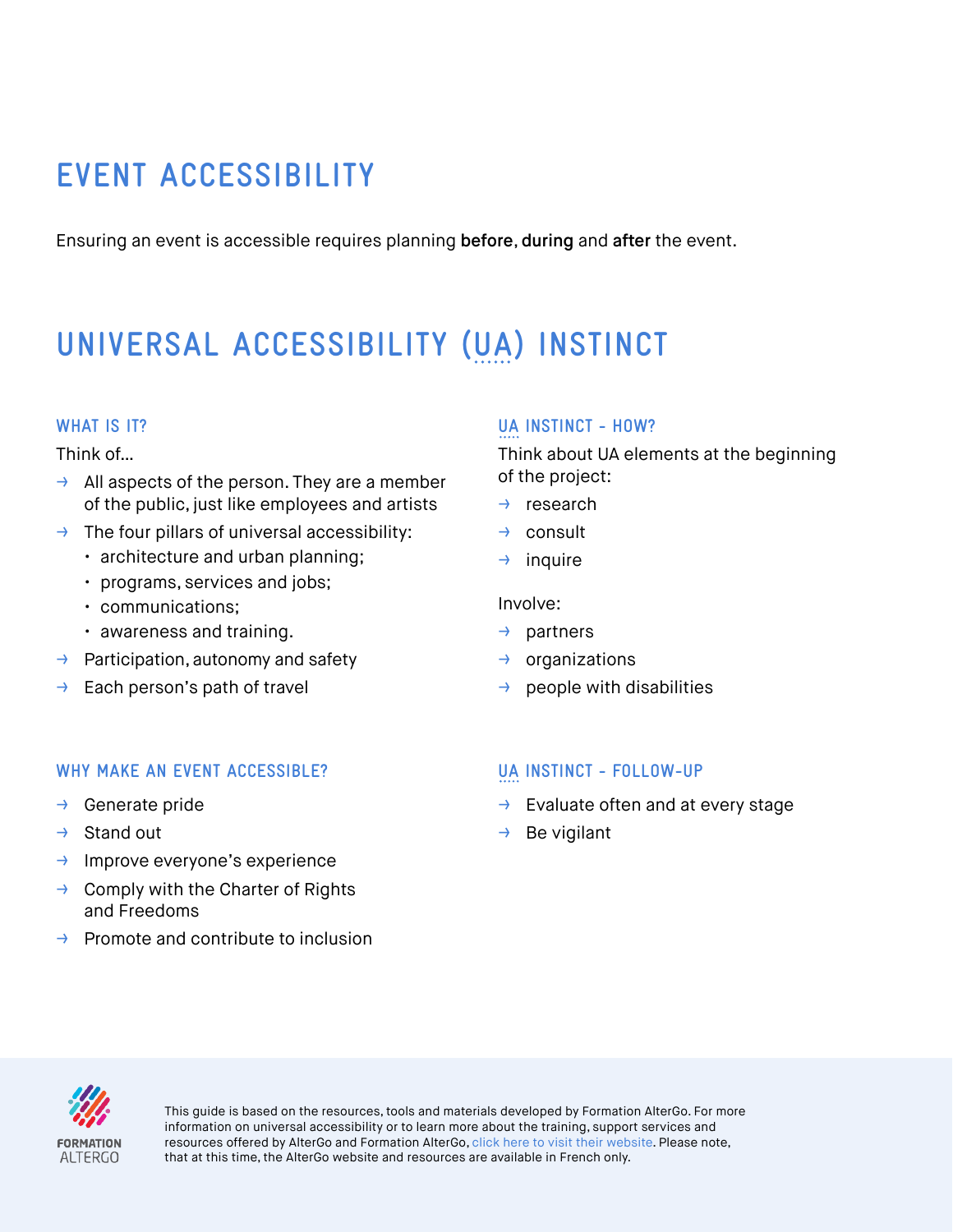## **ACCESSIBILITY PREREQUISITES**

- **1** Appoint a person in charge of universal accessibility for every event. List their name, phone number and email address on your website.
- **2** Inform everyone (employees, volunteers, suppliers, etc.) of the importance of treating people equitably.
- **3** Register the event for the Companion Leisure Card (CAL) program or simply offer free admission to people with disabilities and their companion.
- **4** Have a drop-off zone for specialized transit and provide an exact street address.
- **5** Reserve parking spaces for people with disabilities.
- **6** Use pictograms to illustrate the services you provide in all your communication materials (website, brochure, etc.).



- **7** Respect these architectural elements:
	- prominent signage with contrasting colours;
	- aisles wide enough for wheelchair users;
	- elevator if the event is not on the ground floor;
	- seating available in multiple locations.
- **8** Have washrooms that are accessible to people with disabilities.
- **9** Stick to the event schedule (beginning and end).



This guide is based on the resources, tools and materials developed by Formation AlterGo. For more information on universal accessibility or to learn more about the training, support services and resources offered by AlterGo and Formation AlterGo, click here to visit their website. Please note, that at this time, the AlterGo website and resources are available in French only.